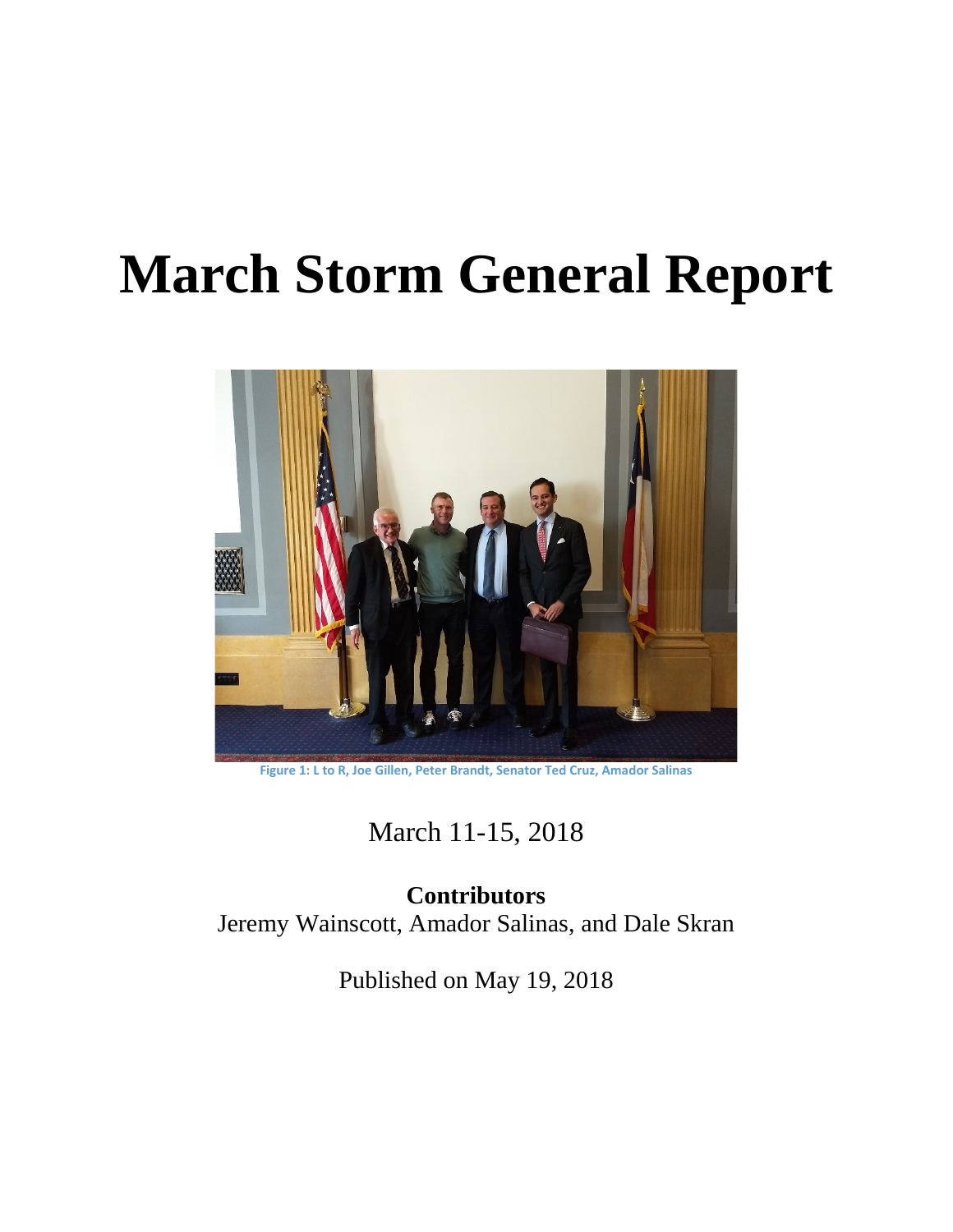



### **Executive Summary**

Following is the March Storm 2018 General Report. March Storm attendees participated in congressional office visits, meetings with key committee staffers, and delivery of NSS petitions. The event ran from Sunday, March 11 through Thursday, March 15. Twenty nine (29) citizen advocates came together in Washington DC to complete 104 total meetings. 81 of these meetings were with key committee members, resulting in 88% coverage of the key committees.

New this year was the key partnership between ASD and the Waypaver Foundation, which generously contributed matching funds for the March Storm budget.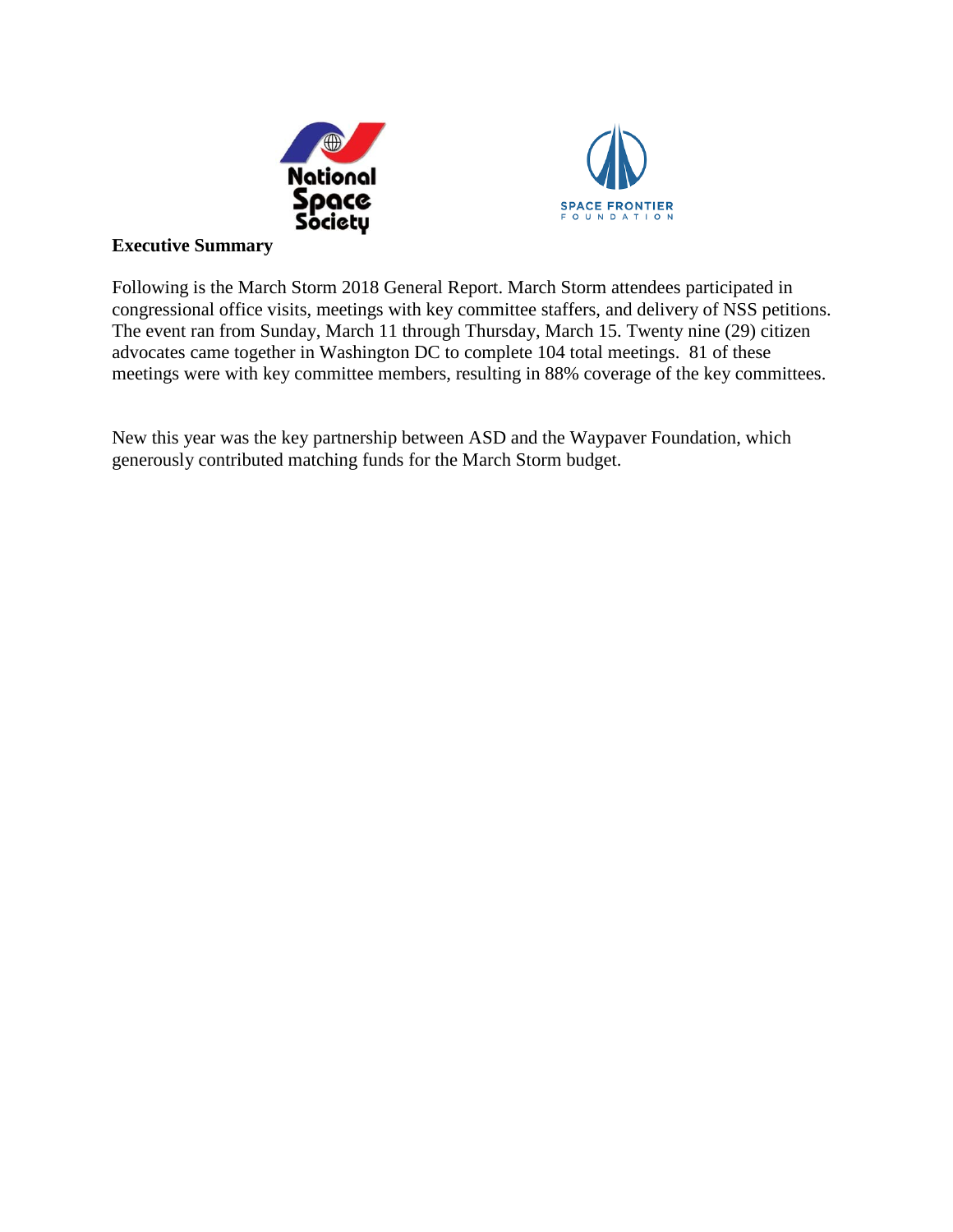# **MARCH STORM DESCRIPTION**

March Storm is the primary legislative blitz for the Alliance for Space Development (ASD) and its two founding member organizations, the Space Frontier Foundation (SFF) and the National Space Society (NSS). During the month of March, a group of unpaid volunteers meet in Washington, D.C. to advocate for policies and legislation that support the development and settlement of space. The advocates focus on the ASD agenda for the year, and meet with as many congressional offices, committee staffers, and other relevant agencies as they can in a four-day period.

# **About the Alliance for Space Development**

ASD supports an annual campaign composed of like-minded groups focused on accelerating the development and settlement of space. It coordinates the activities of its member organizations, sponsors and stages events, and communicates with decision makers to further these goals. ASD particularly works with Congress and the Administration to fund space development and settlement and to embed these goals in the law of the land.

The Alliance for Space Development is comprised of organizations dedicated to making settlement and development a clearly defined part of why we are sending humans into space.

ASD members include:

*Founding Members:* National Space Society, Space Frontier Foundation *Member Organizations:* Students for the Exploration and Development of Space, Students on Capitol Hill, the Lifeboat Foundation, the Mars Foundation, the Mars Society, the Moon Society, the Space Development Steering Committee, the Space Tourism Society, Tea Party in Space, the Space Development Foundation, Space Renaissance USA, and the Waypaver Foundation.

Further information about ASD, and its member organizations, can be found on the ASD website: [allianceforspacedevelopment.org.](http://allianceforspacedevelopment.org/)

#### **Activities**

Three major activities occurred during March Storm: Meetings with Congressional Offices, meetings with key Committee staffers, and delivery of NSS petitions. The following are summaries of activities for March Storm 2018.

#### *Meetings with Congressional Offices*

The primary area of focus for March Storm is meetings with congressional offices. Teams of volunteers – typically between two and five people – hold meetings with as many offices as can be managed over the space of four days to advocate for the ASD agenda. Most of these meetings are with a congressional staffer, preferably one focused on space, science, and/or technology. In some instances, a meeting with the actual legislator can occur, such as the meeting with Senator Ted Cruz (R). Senators and Representatives on the committees impacting the NASA budget are the primary targets: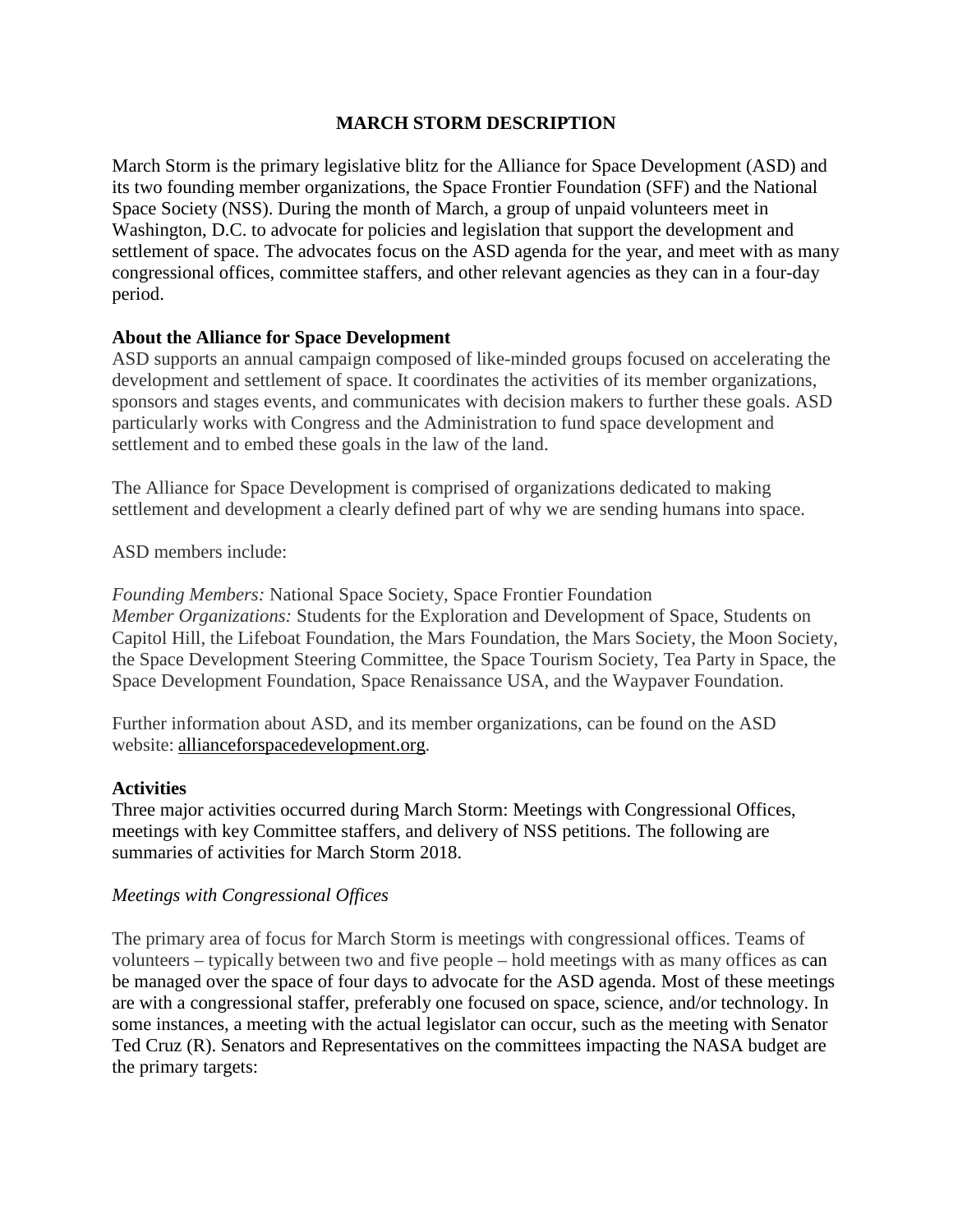- House and Senate Committees on Appropriations
	- o Subcommittee on Commerce, Justice, Science, and Related Agencies
- House Committee on Science, Space, and Technology (Authorization)
	- o Subcommittee on Space
- Senate Committee on Commerce, Science, and Transportation (Authorization) o Subcommittee on Space, Science, and Competitiveness
- Senate Committee on Appropriations o Subcommittee on Commerce, Justice, Science, and Related Agencies

# *Meetings with Committee Staffers*

March Storm attempts to meet with the staffers specifically assigned to committees of relevance to the ASD agenda. 2018 March Stormers met with the following committee staffs:

- House Committee on Science, Space, and Technology (Authorization)
	- o Subcommittee on Space, Majority
	- o Subcommittee on Space, Minority
- Senate Committee on Commerce, Science, and Transportation (Authorization)
	- o Subcommittee on Space, Science, and Competitiveness, Majority
	- o Subcommittee on Space, Science, and Competitiveness, Minority

#### *Delivery of NSS Petitions*

Prior to March Storm, NSS distributes petitions to its membership that support the annual ASD campaign objectives. They are asked to sign and date the petition, and it is then mailed back to NSS Headquarters to be distributed to the representatives and senators that represent each member. More than 1,100 petitions were sorted and grouped at NSS Headquarters, and then distributed during March Storm. Petitions addressed to representatives and senators with whom there are scheduled meetings are delivered at the same time. Petitions for those who were not scheduled were delivered in brief drop-offs, some of which resulted in impromptu meetings with staffers. This activity was a great success during the 2018 March Storm, with something very close to 100% petition delivery being achieved, and a large number of business cards for space staffers being collected.

#### **Schedule**

March Storm 2018 took place from Sunday, March 11 through Thursday, March 15. The following is a breakdown of how the schedule was arranged.

*Sunday:* Intensive training session from 9 AM-5 PM, where the volunteers were introduced to ASD, SFF, and NSS leadership, briefed on the ASD agenda and talking points, coached on conducting meetings with legislators, and engaged in roleplays.

*Monday:* First meeting begins at 9 AM, with most teams starting at 10 AM. Dead time between meetings is filled by teams visiting offices where at least one team member is a constituent, particularly offices who otherwise are not the schedule. Last meetings conclude at 5 PM.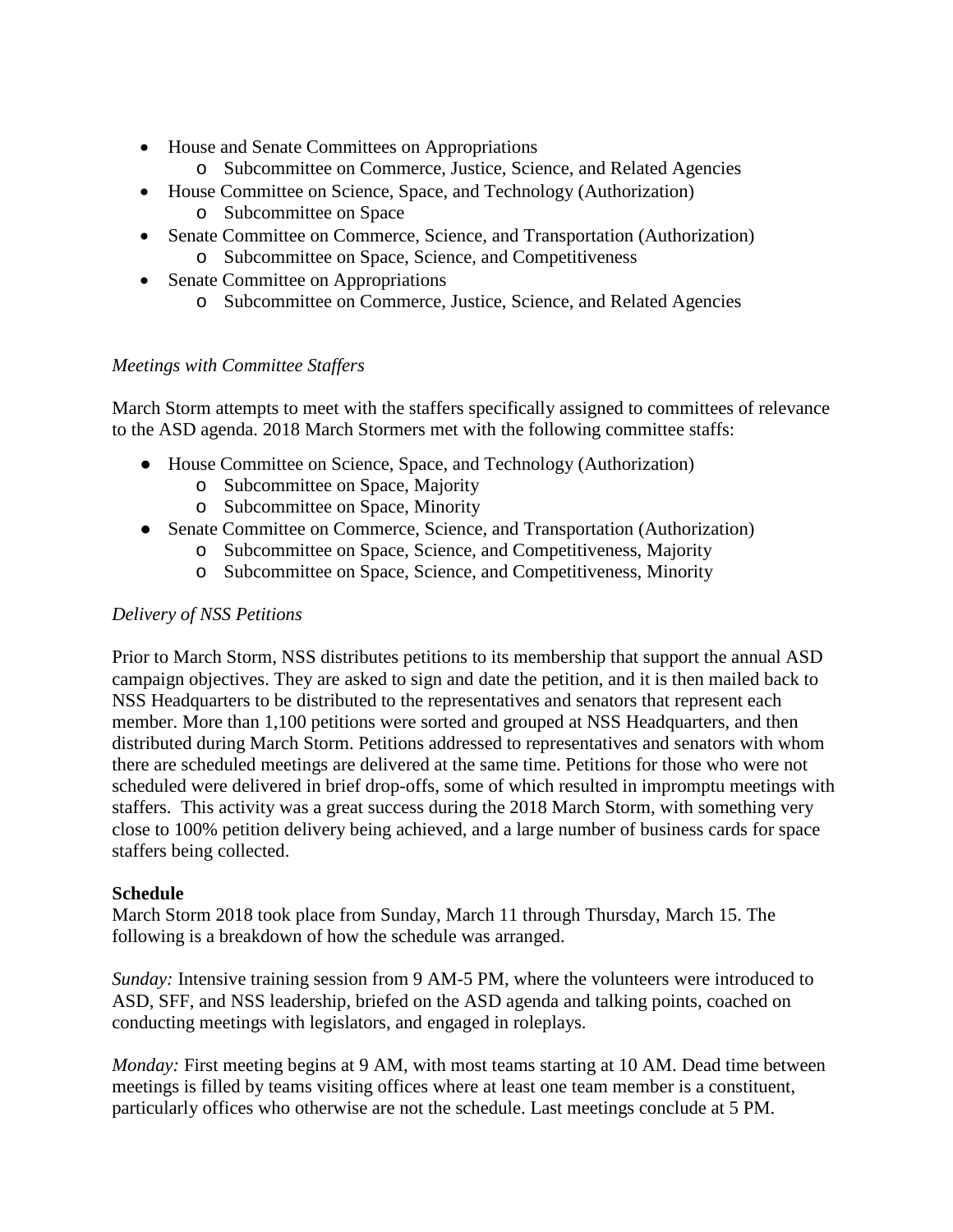*Tuesday:* Participants continue meetings as on Monday. Last meeting concludes at 5 PM.

*Wednesday:* Meetings begin at 9 AM. Group meetings with various committee staffs.

*Thursday:* Remaining teams dedicated to petition delivery. Last petitions delivered at 5 PM.

#### **Statistics**

*Participating Advocates:* 29 (one did not participate due to medical reasons) *Petition Delivery Rate (estimated):* 99% *Total Meetings (confirmed):* 104 *Meetings with key committee members:* 81 *House Science, Space and Technology Authorization Full Committee:* 33 out of 37 (89%) *Senate Commerce, Science, and Transportation Authorization Full Committee:* 26 out of 27(96%) *House Commerce, Justice, and Science Appropriations Sub-Committee:* 10 out of 11 (91%) *Senate Commerce, Justice, and Science Appropriations Sub-Committee:* 12 out of 17 (71%)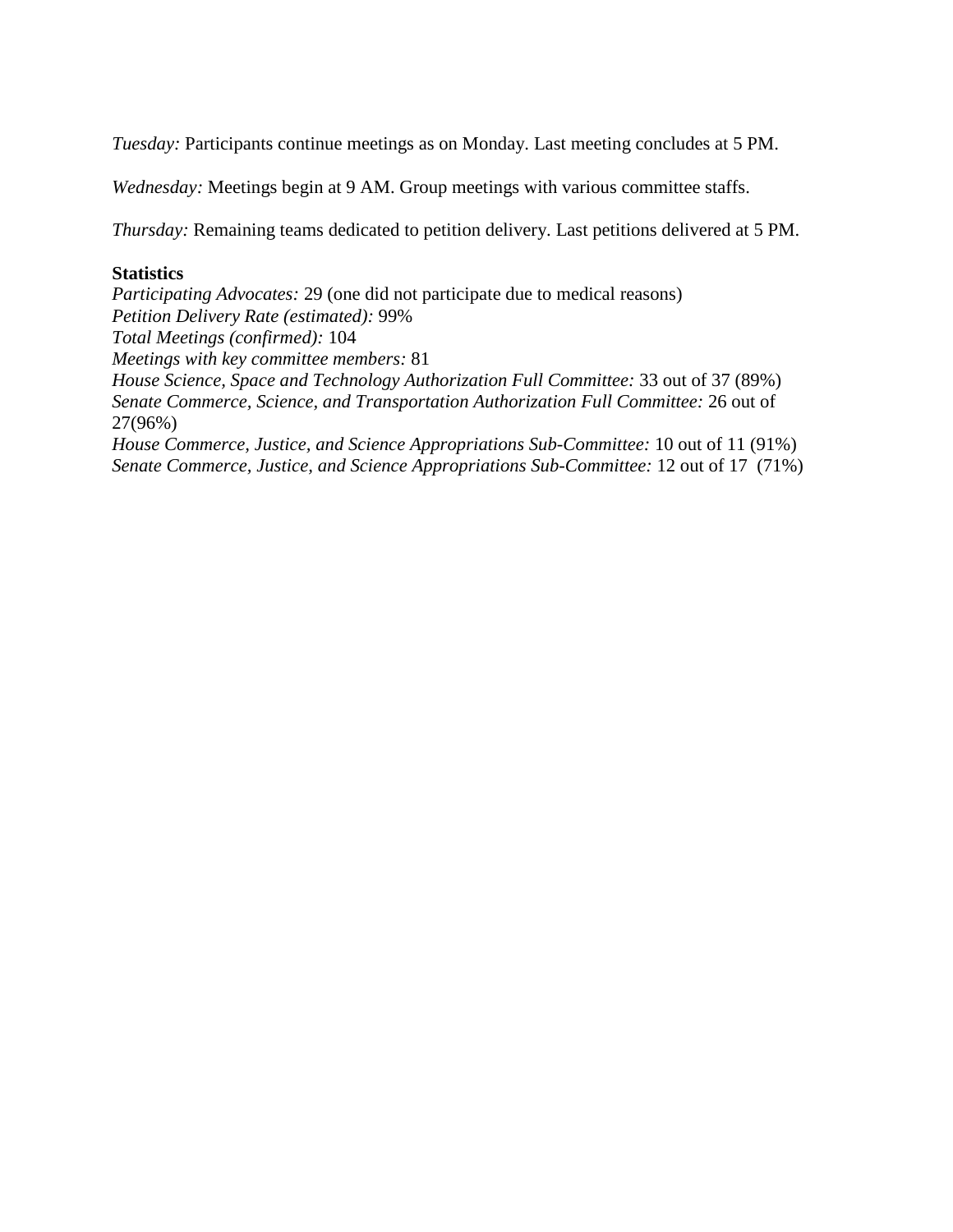# **MARCH STORM IMPACT**

- ULCATS (Ultra Low Cost Access to Space)
	- o COTS like technology program:
		- Unlikely to be adopted, strong opposition on the committee staffs both minority and majority
	- o Making government an intelligent customer
		- Also unlikely to be adopted this year, but some paths to advance cause may exist
	- o Removing regulations that impede re-use and lower costs
		- Most popular on both sides of the aisle; real chance of moving this forward on a stand-alone basis; ASD could play key role in focusing attention on regulations that impact re-use.
- Gapless transition
	- o Asks
		- **S150 million for LEO commercialization**
		- ASD recommended report language on gapless transition
	- o Outcome
		- General support for a gapless transition and agreement funding is needed
		- Quite a bit of uncertainty as to how to proceed coupled with agreement that a way must be found
		- Overall dialog is at an entirely new level; much deeper than in the past
- Cislunar development
	- o Funding for lunar lander Public-Private Partnerships
		- Seemed popular and almost certain to be funded. There was a general realization that a lot of companies are interested in this, that it was timely, and that government could play a key role as a customer.
	- o Funding for "Lunar Discovery" program
		- General support on the Republican side, more skepticism on the Democrat side.
		- Probably will move forward in some form